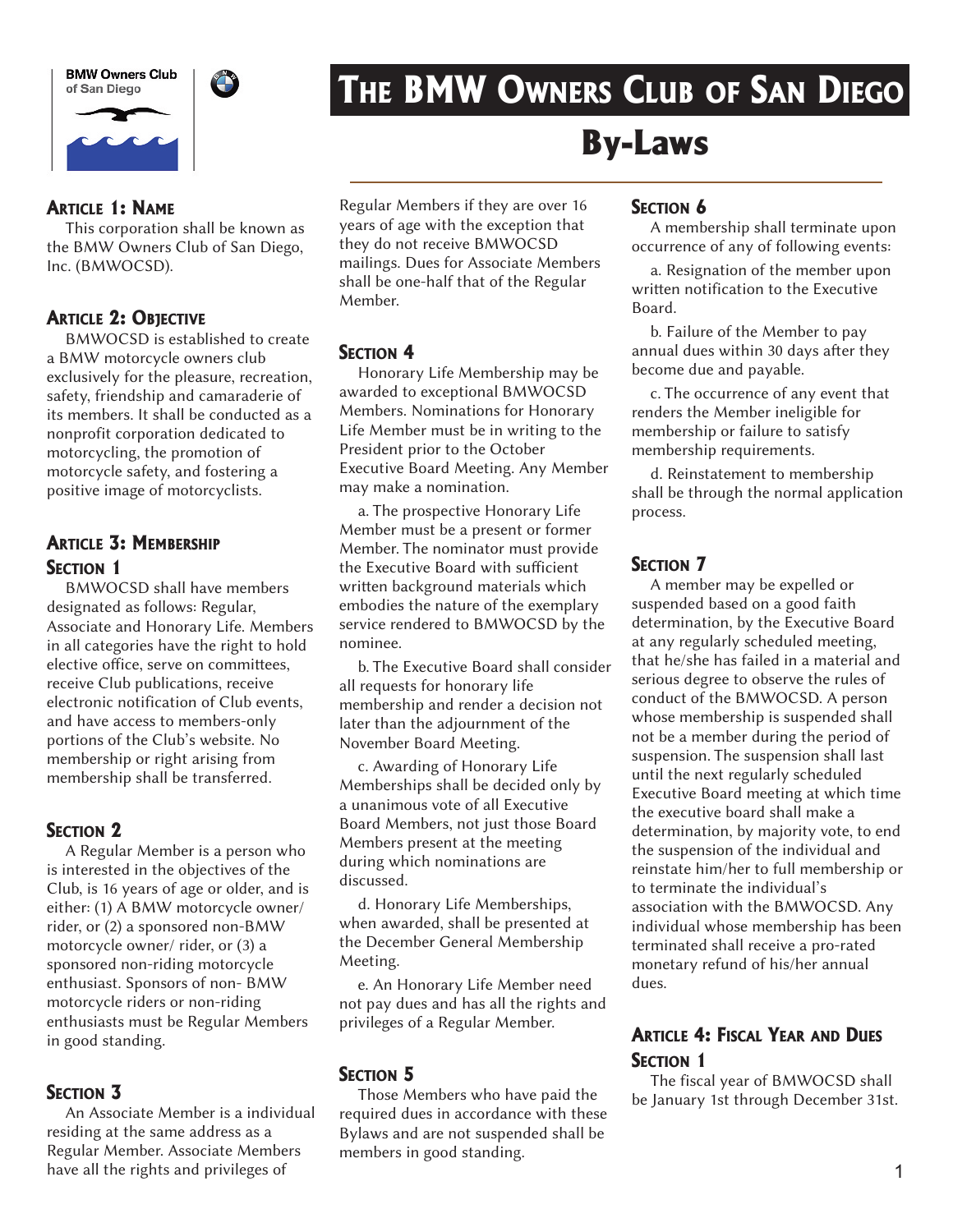#### SECTION<sub>2</sub>

The Executive Board shall determine an appropriate dues structure for membership in the BMWOCSD.

# ARTICLE 5: OFFICERS AND APPOINTEES SECTION 1

The elected officers of the BMWOCSD shall be: President, Vice President, Secretary, Treasurer and Road Captain, and they shall serve on the Executive Board. The immediate Past-President shall assume the role of Parliamentarian and shall serve on the Executive Board. All officers and appointees listed in this article shall perform the duties herein specified.

#### **SECTION 2**

The President shall appoint a Newsletter Editor, a Social Director and an Advertising Director. The President may also appoint a Rally Director, a General Store Director, a Technical Director, and up to two Executive Board Members At Large. All these appointed officers shall serve on the Executive Board.

#### **SECTION 3**

The President shall appoint an Ad Hoc Nominating Committee and Ad Hoc Audit Committee whose members shall not be on the Executive Board. These committees shall disband upon completion of their assigned duties.

#### SECTION 4

All candidates for elected positions must have been Members for six months preceding the election.

#### **SECTION 5**

Election shall be by a simple majority vote of the Members present at the November General Membership meeting, at which a quorum is present.

#### SECTION 6

Newly elected officers shall be installed by the outgoing President at the December meeting, shall assume all duties on January 1st, and shall serve through December 31st. The President and Vice President can serve a maximum of three consecutive oneyear terms in each elected position. All other elected board members can serve consecutive one-year terms without limitation.

# **SECTION 7**

No elected officer shall hold two or more elected positions simultaneously. Individuals on the Executive Board may hold one or more appointed positions, but shall have only one vote per individual.

#### **SECTION 8**

The President shall appoint interim Board Members, both elected and appointed, to fill vacant Executive Board positions.

#### **SECTION 9**

BMWOCSD shall have the right to purchase and maintain insurance on behalf of its Board Members and other agents indemnifying them against any liability incurred by them in connection with the business of BMWOCSD.

#### SECTION 10

BMWOCSD shall reimburse Board Members, members and other persons for all expenses actually and reasonably incurred by them in connection with the business of BMWOCSD. BMWOCSD shall not reimburse Board Members, members or other persons for travel expenses incurred by them in connection with the business of BMWOCSD.

#### ARTICLE 6: DUTIES OF ELECTED AND APPOINTED BOARD MEMBERS SECTION 1

The President shall preside over all meetings of BMWOCSD and of the Executive Board, shall direct members and committees as deemed necessary to promote BMWOCSD activities and interests, shall be the official representative of BMWOCSD, and shall cast the deciding vote in the event of a tie.

#### SECTION 2

The Vice President shall exercise the duties of the President in the President's absence, shall act as membership chair, and shall ensure that a current membership roster is continually updated and available to members upon request. As membership chair, the Vice President shall prepare and distribute membership applications forms along with copies of these bylaws, and shall ensure that these documents, in their current form, are available through the BMWOCSD website.

# **SECTION 3**

The Secretary shall keep the minutes of all BMWOCSD meetings, present these minutes for approval, handle all Club correspondence, and notify the Membership of any special meetings called by the President.

# SECTION<sub>4</sub>

The Treasurer shall collect all moneys due BMWOCSD, ensure the timely payment of bills, and maintain proper and correct accounts of all receipts and disbursements. The Treasurer shall provide a report of BMWOCSD's financial status at monthly Executive Board Meetings and monthly General Membership Meetings. This report shall include a budget. The Treasurer shall prepare and submit annual financial statements to a tax professional who need not be a BMWOCSD member, for the annual preparation and submission of State and Federal Income Tax Returns. It is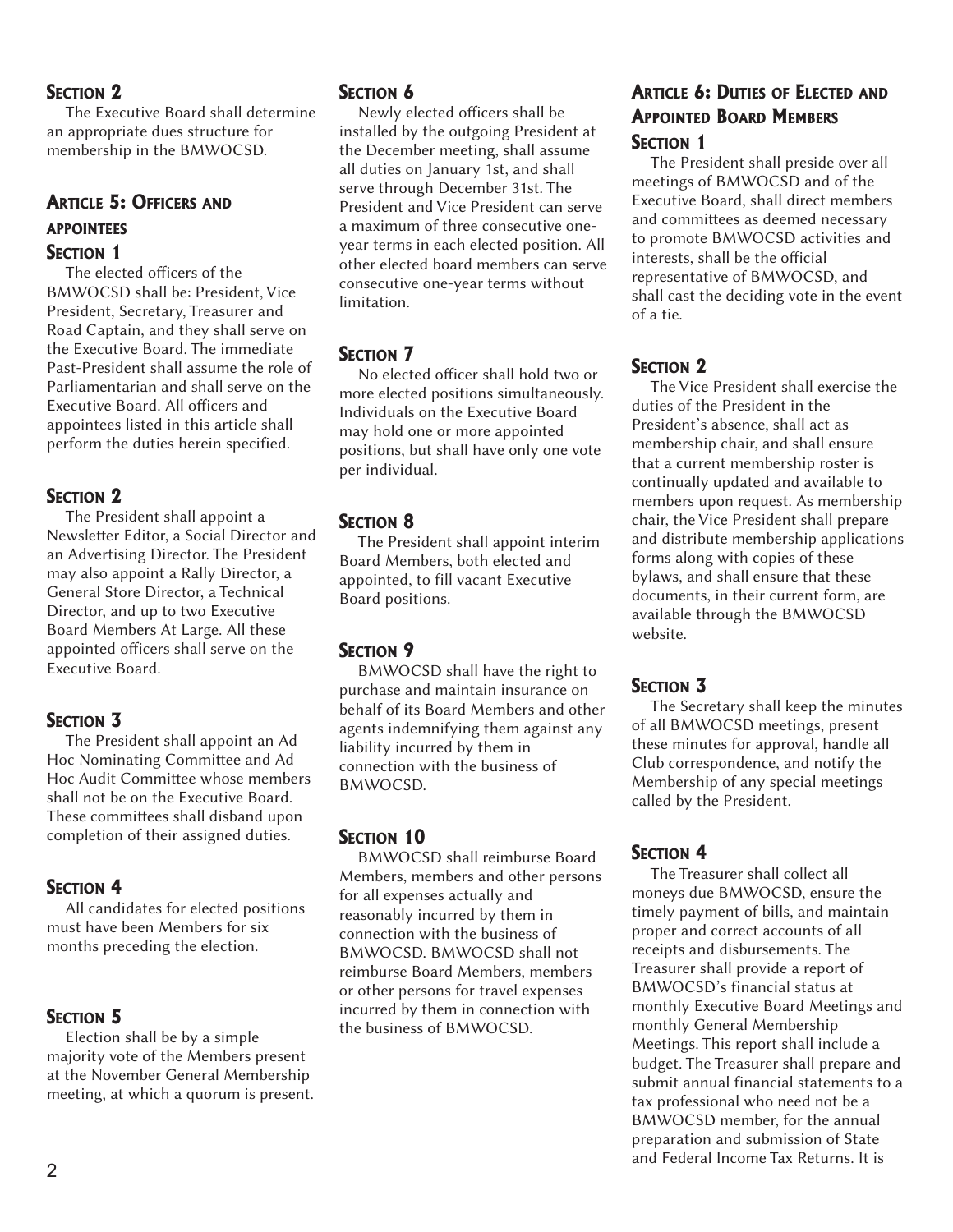mandatory that Tax and Information Returns for the State of California, as well as Tax Returns for the Federal Government be filed annually with the California Franchise Tax Board and the Internal Revenue Service. The Treasurer shall maintain reserves, equal to or greater than the Management, General and Administrative expenses averaged over the preceding three years, and shall confirm this to the BMWOCSD Executive Board at the first Executive Board Meeting of the year. All BMWOCSD disbursements must be approved by the Executive Board. In addition, all disbursements in excess of \$500 for any one item must be approved by a simple majority vote of the Members present at a General Membership Meeting, at which a quorum is present. All checks must be signed by the President or the Vice President or the Treasurer.

#### SECTION 5

The Road Captain shall plan and conduct riding events.

#### SECTION 6

The Newsletter Editor shall ensure the monthly publication and distribution of BMWOCSD's newsletter, keeping Members informed of all BMWOCSD activities.

#### **SECTION 7**

The Social Director shall plan, arrange, and conduct BMWOCSD social events, including food service when necessary, and shall be responsible for the readiness of the BMWOCSD meeting room and the storage of BMWOCSD party and food supplies.

#### **SECTION 8**

The Parliamentarian shall be the immediate Past-President and shall automatically assume this position at the end of his/her Presidency. The Parliamentarian shall review these Bylaws annually and propose, through the Executive Board, any recommendations for revision. The

Parliamentarian shall be the final authority in matters of Parliamentary procedure.

#### SECTION<sub>9</sub>

The Advertising Director shall be responsible for soliciting advertising to be inserted in the BMWOCSD newsletter. The Advertising Director shall work closely with the Newsletter Editor regarding ad format and placement. The Advertising Director shall periodically present to the Executive Board, at a regularly scheduled meeting, revised advertising rates schedules.

# SECTION 10

The General Store Director shall be responsible for maintaining an inventory of all BMWOCSD items for sale. The General Store Director shall create a system for selling said items, and shall periodically turn over all funds received from the sale of said items to the BMWOCSD Treasurer.

#### SECTION 11

The Technical Director shall be responsible for organizing periodic technical sessions on various phases of motorcycle maintenance.

# ARTICLE 7: EXECUTIVE BOARD SECTION 1

The Executive Board is described in Article 5. Five members of this Board shall constitute a quorum at an Executive Board meeting.

#### SECTION<sub>2</sub>

The Executive Board shall meet no less than once each sixty days.

#### SECTION 3

The Executive Board shall accomplish BMWOCSD planning, and shall make recommendations to the membership for approval at BMWOCSD General Membership meetings.

#### SECTION 4

Any Member may attend Executive Board meetings as an observer, and may, at the discretion of the President, address the Board.

#### ARTICLE 8: MEETINGS SECTION 1

All meetings of BMWOCSD shall be held in San Diego County at a location to be determined by the Executive Board and published in the BMWOCSD newsletter at least seven days in advance of said meeting.

#### SECTION<sub>2</sub>

A General Membership Meeting shall be held on the third Tuesday of each month, or as published in the BMWOCSD calendar.

#### **SECTION 3**

Special meetings may be called by the President at any time. Notice of such meetings shall be provided to the Membership at least seven days in advance.

#### **SECTION 4**

At a General or Special meeting, five percent of the General Membership shall constitute a quorum.

#### **SECTION 5**

All matters of business brought before any meeting, at which a quorum is present, shall be decided by a simple majority vote of those in attendance, unless specified otherwise in these By-Laws.

#### SECTION 6

The Parliamentary authority of BMWOCSD shall be Robert's Rules of Order, Revised. BMWOCSD shall maintain a copy of this publication and the Parliamentarian shall act as custodian.